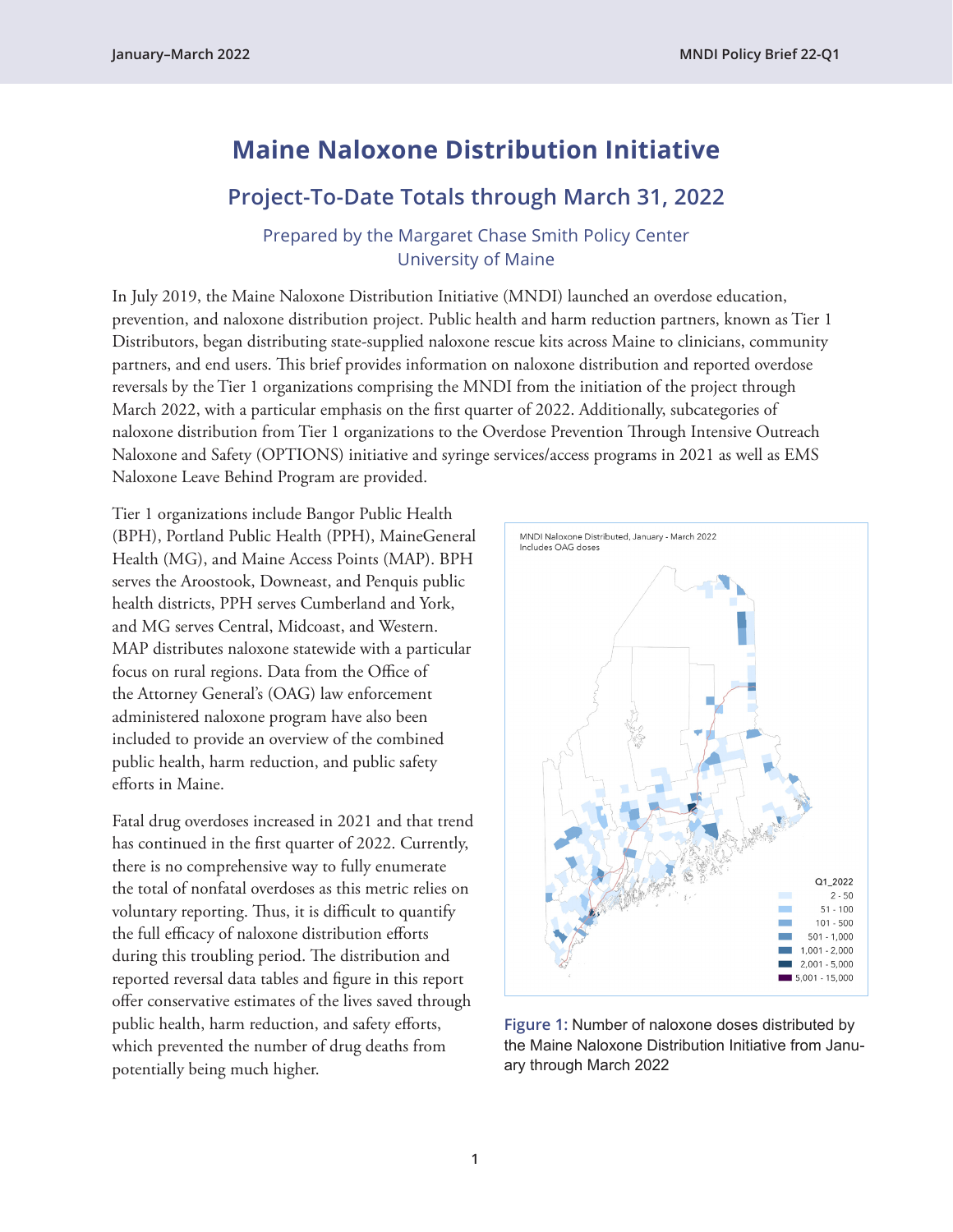Additional resources, data, and visualizations are available at the Maine Drug Data Hub: <https://mainedrugdata.org/>.

### **Public Health—Tier 1 Distributors**

During the first quarter of 2022 (January–March):

**20,462** doses of naloxone have been distributed **533** overdose reversals have been voluntarily reported.

From July 2019 through March 2022 (MNDI project-to-date totals):

- **160,916** doses of naloxone have been distributed
	- **3,926** overdose reversals have been voluntarily reported.

#### **Public Safety—Law Enforcement Agencies**

During the first quarter of 2022 (January–March):

- **892** doses of naloxone have been distributed
	- **58** overdose reversals have been voluntarily reported.

From July 2019 through March 2022:

- **12,694** doses of naloxone have been distributed
	- **841** overdose reversals have been voluntarily reported.

|            | 2019           | 2020           | 2021           | lan<br>2022 | Feb<br>2022 | Mar<br>2022    | Total   |
|------------|----------------|----------------|----------------|-------------|-------------|----------------|---------|
| <b>BPH</b> | 1,768          | 10,550         | 15,180         | 840         | 2,758       | 1,650          | 32,746  |
| PPH (IN)   | 3,792          | 8,640          | 12,240         | 1,560       | 646         | 840            | 27,718  |
| PPH (IM)   | $\overline{0}$ | $\overline{0}$ | $\overline{0}$ | $\Omega$    | 30          | $\overline{0}$ | 30      |
| МG         | 2,550          | 5,870          | 13,312         | 558         | 762         | 1,356          | 24,408  |
| MAP (IM)   | 3,486          | 19,561         | 32,590         | 2,282       | 2,438       | 3,088          | 63,445  |
| MAP (IN)   | 510            | 3,599          | 6,806          | 792         | 630         | 232            | 12,569  |
| <b>OAG</b> | 2,034          | 3,914          | 5,854          | 172         | 356         | 364            | 12,694  |
| Total      | 14,140         | 52,134         | 85,982         | 6,204       | 7,620       | 7,530          | 173,610 |

#### **Table 1** Doses of naloxone distributed by Tier 1 distributors and OAG

Notes: (1) Unit is doses for all values. (2) IM = intramuscular; IN = intranasal. All values are IN unless otherwise indicated. (3) MAP distribution initially included state-supplied and nonstate-supplied naloxone. (4) 2019 data is for July through December only. (5) A revision has been made to BPH March 2021 and PPH April 2021 , and MG October, November, and December 2021.